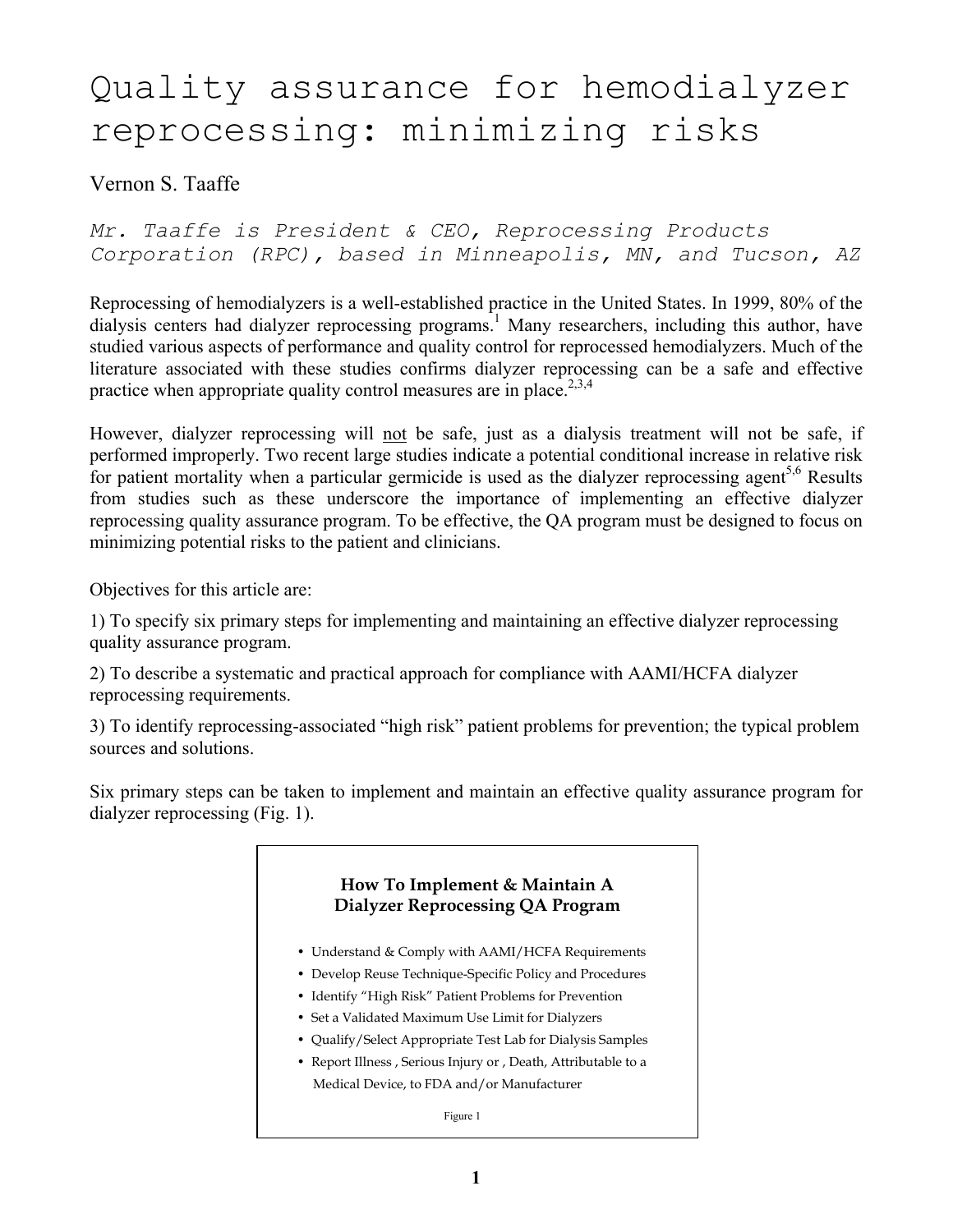**The first step** in the quality assurance process is to read, understand, and comply with the requirements listed in the AAMI/ANSI Standard for Reuse of Hemodialyzers<sup>7</sup> and the Health Care Financing Administrations (HCFA) State Operations Manual-Provider Certification<sup>8</sup>. Most dialysis managers are familiar with these two documents (Fig. 2).

The AAMI/ANSI Standard for Reuse of Hemodialyzers and other AAMI/ANSI standards are revised periodically. At the time of this writing, the current reuse standard (RD47-May, 1993) is being revised. Revisions to the Standard are made by consensus of a subcommittee of the AAMI Renal Disease and Detoxification Committee. Committee members typically include nephrologists, dialysis nurses, technicians, and patients, along with representatives from the Food and Drug Administration (FDA), Centers for Disease Control and Prevention (CDC), and dialysis device manufacturers. While the AAMI/ANSI Standard is a voluntary document, compliance has become mandatory in that HCFA has incorporated the standard and additional requirements, within the State Operations/ Provider Certification Manual, as conditions for payment.



Compliance with AAMI/HCFA can be simplified by listing and summarizing the key requirements of the documents (Fig. 3). The top five requirements in Figure 3 are very similar to FDA Good Manufacturing Practices (a.k.a. Quality System Regulations) requirements for medical device manufacturers. AAMI's use of the FDA approach is consistent with the view of dialyzer reprocessing as essentially a "re-manufacturing" process.

A "Dialyzer Reprocessing Manual" is a master record collection of all specifications, policies, training materials, manuals, methodologies, and procedures, to be used, in the dialyzer reprocessing program. Development and maintenance of a "Dialyzer Reprocessing Manual" can be facilitated by the use of a pre-made checklist. An example of this type of checklist can be obtained free-of-charge by download from the Reprocessing Products Corp  $(RPC)$  website<sup>9</sup>.

The "Reprocessing Record" is a historical log of information identifying the new dialyzer, the date of each reprocessing step, the person performing the procedure, their signature or other identifying mark, and test results of device performance and safety; e.g., copies of the reprocessing label information.

Documenting process control involves establishing written procedures with associated feedback forms, and checklists for monitoring the safety and performance of the overall-reprocessing program. Patient outcomes, reprocessing personnel qualifications, health, and training - along with equipment maintenance, performance, and supplies - are examples of areas of the reprocessing program requiring documented process control.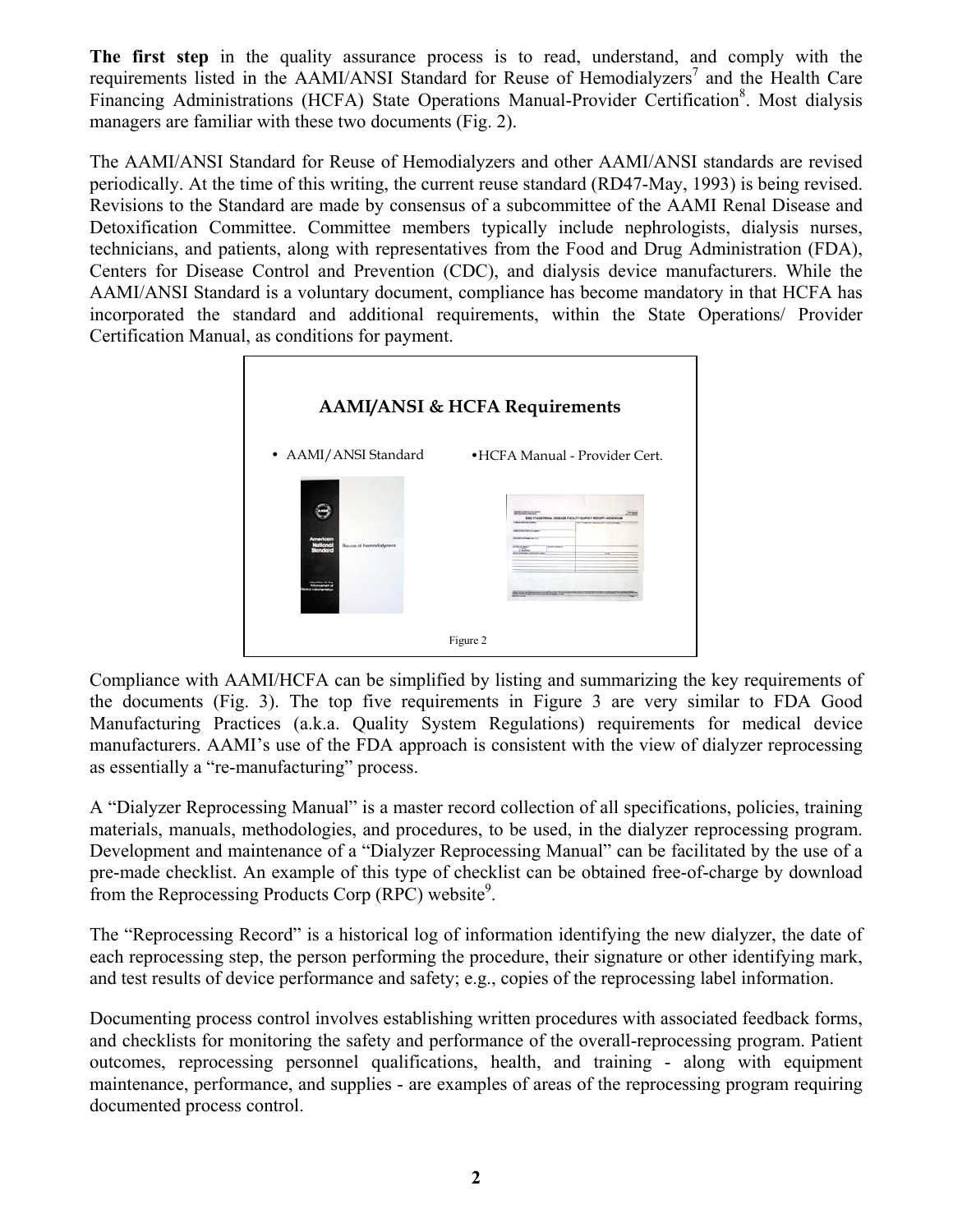A complaint form and file must be developed and maintained to record complaints and incidents and associated corrective action.

Documented periodic process review is required to monitor or inspect areas of the reprocessing program that allow a facility to demonstrate on-going process control. An example of an audit schedule can be obtained free-of-charge, by download, from the RPC website<sup>9</sup>. A specific audit procedure, and OA forms are in the FDA publication, "OA Guidelines for Hemodialysis Devices".<sup>10</sup>

Occupational Safety and Health Administration (OSHA), and any additional state requirements (if applicable), must be addressed through written procedures for compliance.

#### **Complying with AAMI/HCFA**

- Develop & Maintain Dialyzer Reprocessing Manual
- Compile Reprocessing History Record
- Document Process Control for Safety & Performance
- Establish & Maintain Complaint/Incident File
- Develop, Schedule & Conduct Periodic Audit Procedures
- Identify & Establish Written Procedures to Address OSHA & State Requirements

Figure 3

**Step two** involves developing reprocessing technique-specific policy and procedures. A written dialyzer reprocessing policy should include, at minimum, the items shown in Figure 4. In addition, a procedure for reporting illness, serious injury, or death, as required by the Safe Medical Devices Act of 1990, may be included as part of the policy.

### **Develop Reuse Technique-Specific Policy and Procedures**

Includes (but is not limited to):

- Reference to AAMI/HCFA Documents
- Policy on Informed Consent
- Policy on Dialyzers From Positive Patients
- Title of Person(s) in Charge of Reuse Program & Training
- General Procedures Specific to Reuse Technique in Use
- Location of All Detailed Procedures, Records, Documents
- Medical Director's Signature of Approval on Policy

Figure 4

The term "technique-specific", used to describe the dialyzer reprocessing policy, means the type of system and germicide being used to reprocess dialyzers. Most of the systems in use are shown in Figure 5. Germicides in use include heated citric acid, gluteraldehyde, formaldehyde, and peracetic acid mixtures such as Renalin (Minntech), Peracidin (HDC Medical), and Puristeril (Fresenius).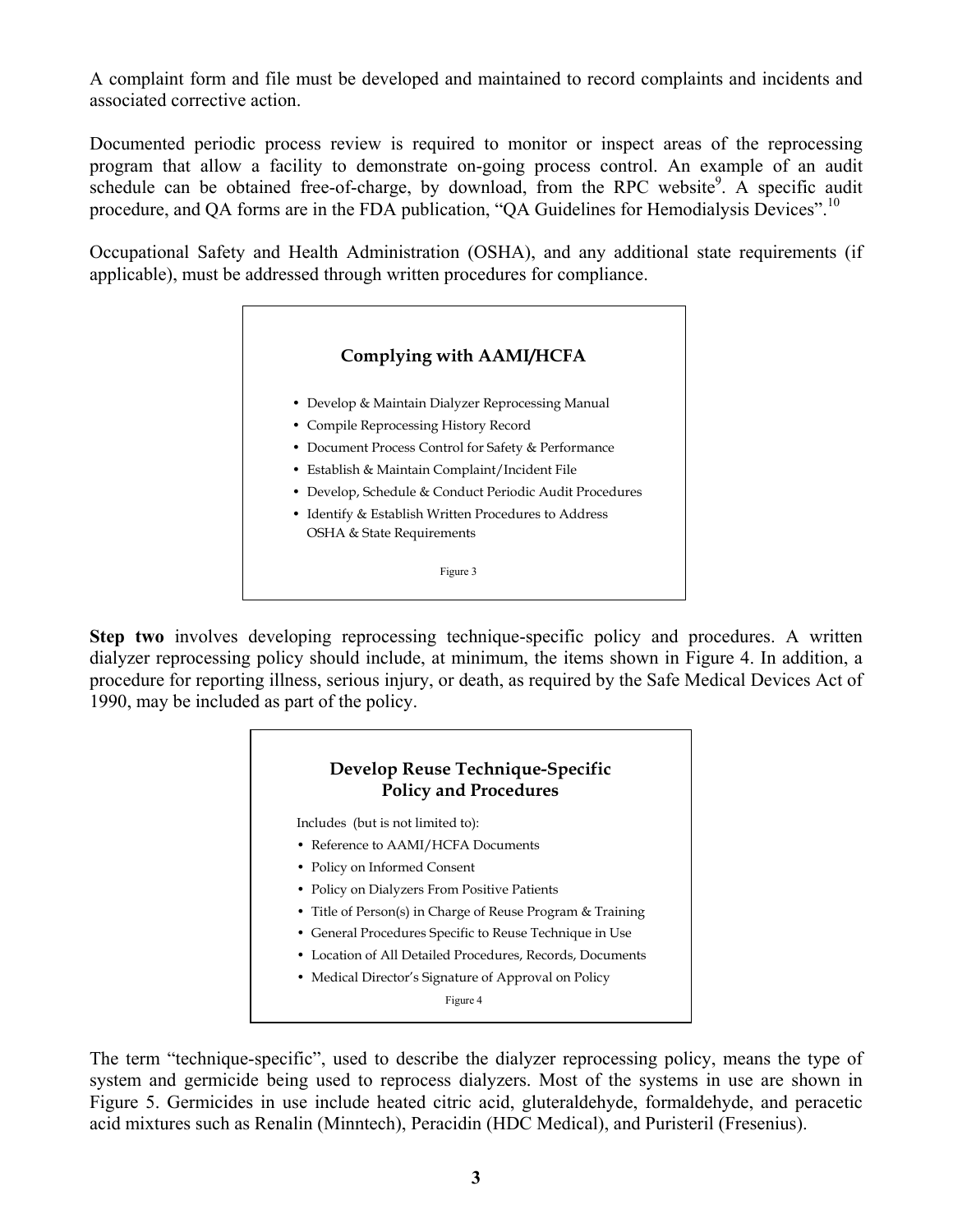

**Step three** in the quality assurance process is to identify "high risk" patient problems for prevention. Specific high risk problems that have been associated with dialyzer reprocessing are shown in Figure 6. While the list in Figure 6 is comprehensive, it is not intended to be all-inclusive.



Typical sources of these specific high risk problems are shown in Figure 7. A reference to gray dialyzers is made, in Figure 7, as a potential patient problem. It is the author's experience that this rare color "tinting" may occur when dialyzers reprocessed with a peracetic acid germicide are rinsed with water containing residual levels of potassium permangenate. Water treatment municipalities may add permagenate to the source water under certain conditions, e.g. system flushing. No patient problems were observed. However, it would be prudent to discard the dialyzers if the tinting becomes evident.

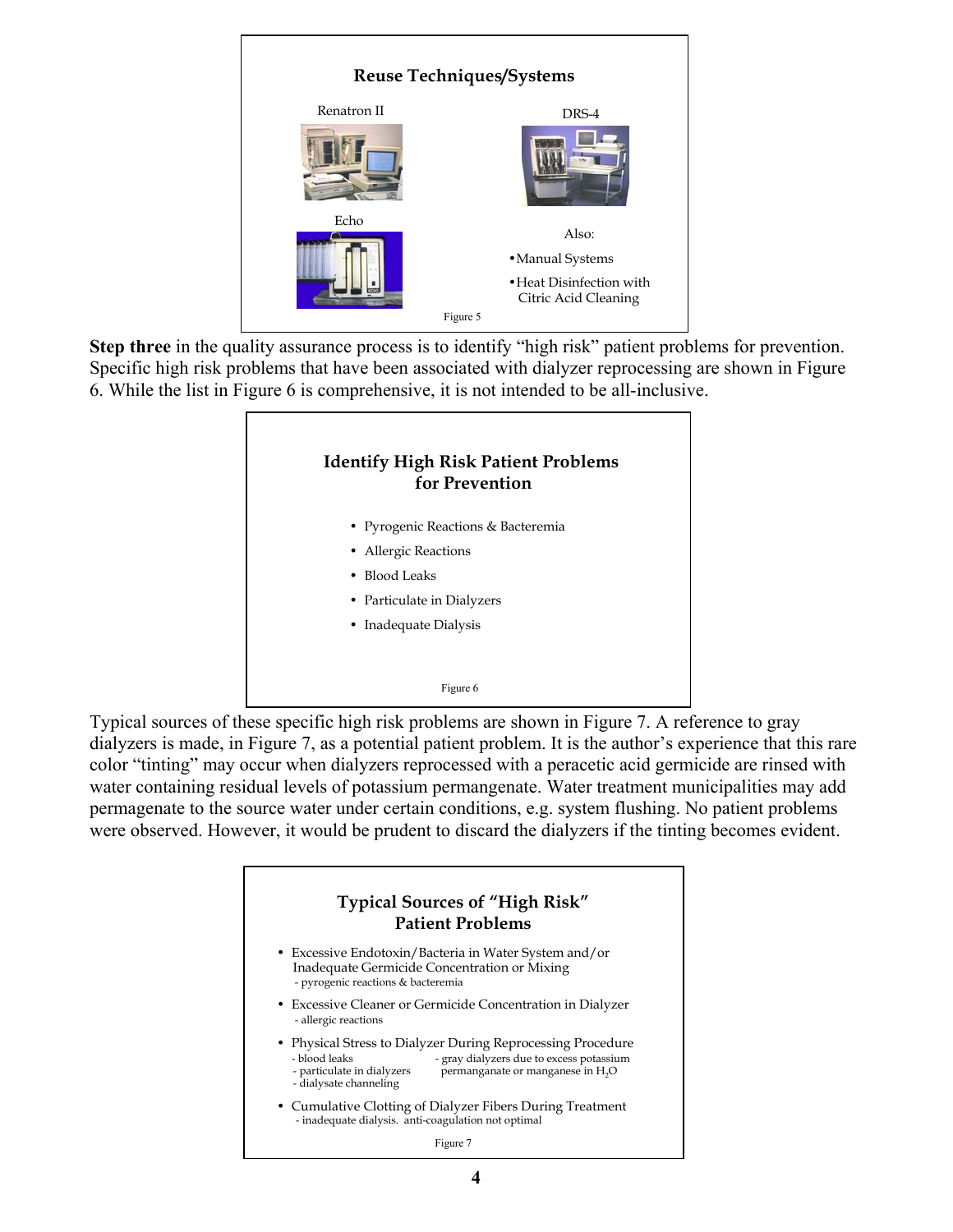Each year the Centers for Disease Control and Prevention (CDC) release a report of their results from a surveillance questionnaire completed and returned by most of the dialysis centers in the United States (response rate was 95% in 1997)<sup>11</sup>. According to the 1997 CDC report<sup>12</sup>, during the years 1989 – 1997, 19-22% of dialysis centers reported pyrogenic reactions in the absence of septicemia; possible mechanisms for these reactions include reuse of dialyzers, use of bicarbonate dialysis, and high flux dialysis. The common factor among these practices is the dialysis water treatment system.

Endotoxins and bacteria, in dialysis water treatment systems, continue to contribute significantly as the cause of patient problems<sup>13</sup>. Therefore, proper maintenance and disinfection of the water system is essential. Figure 8 shows a graphic example of one root source for pyrogenic reactions and bacteremic episodes. Disection of a piece of water system piping and an electronically enlarged photograph of the pipe reveals an actual bacterial biofilm that formed on the inner surface of the piping.

This is the type of problem that can develop in a water treatment system without proper design, maintenance, and routine disinfection (at least monthly). Without routine disinfection, a dialysis facility may experience normal water system cultures as biofilm accumulates. The biofilm eventually breaks free into the central water stream flow, causing a sudden catastrophic increase in bacteria delivered to all dialysis devices using the water system.



Errors in mixing dialyzer reprocessing cleaning agents and germicides may also result in pyrogenic reactions, bacteremia, and allergic reactions.<sup>14,15,16</sup>

Forces that physically stress the dialyzer are present during the reprocessing procedure, pre-dialysis rinse, and throughout the dialysis treatment. Exposure to cleaners, germicides, water quality, water pressure, water flow rate, and water temperature during the reprocessing procedure, together with dialyzer temperature and pH changes at the initiation of dialysis, contribute to dialyzer material degradation.

In addition, clotting of dialyzer fibers during the treatment may result in a cumulative decrease to the patient's dialysis dose and, subsequently, inadequate dialysis.

Each of these "high risk" problems can be avoided by having an understanding of how they originate and by implementing proven quality control meaures to prevent their occurrence. An in-depth guide to solving these problems is beyond the scope and available space for this article. However, a comprehensive guide is available as a free download from the RPC website<sup>9</sup>.

**Step four**, setting an appropriate maximum use/reuse limit, is one of the most important steps in the quality assurance process - yet in many dialysis centers the importance of this step is overlooked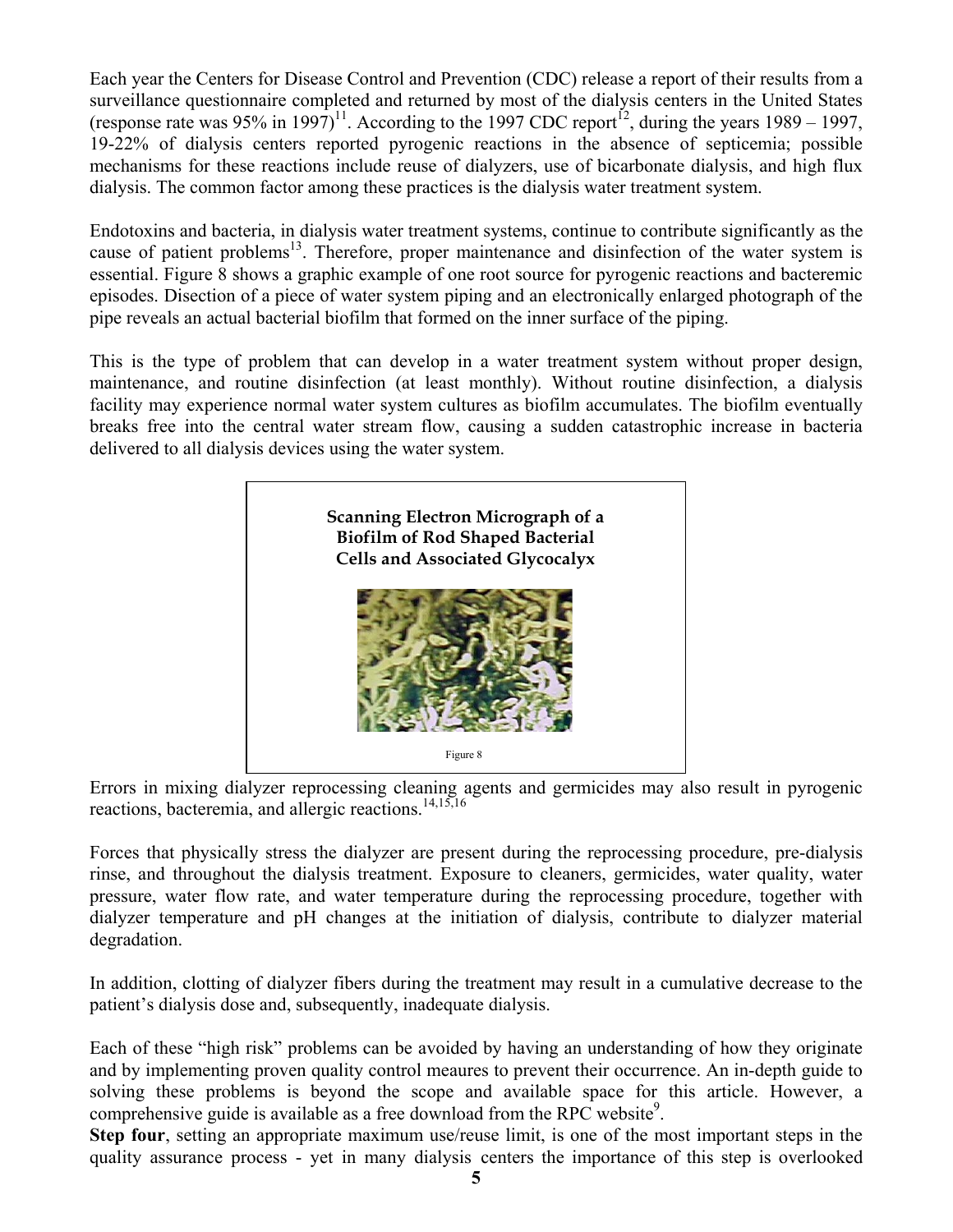or misunderstood. Some clinicians believe that the total cell volume (TCV) test, pressure integrity test, and visual inspection, are sufficient to guarantee dialyzer performance and therefore no maximum use limit is required. CDC data (1997) show that the mean number of maximum reuses steadily increased from 26 to 38 between 1986 and  $1997<sup>17</sup>$ . During the same period, the mean number of average reuses also increased steadily from 10 to 17. The CDC data table registers the maximum number of times a dialyzer was reprocessed at 179. Given the linear increase in maximum reuses relative to increased average reuses, dialysis centers may be incrementally raising the maximum reuse number to achieve a higher overall reuse average. CDC did not publish a report in 1998. The 1999 CDC report (most current as of this writing) has been reformatted and no longer provides data on maximum use of a reprocessed dialyzer.

It is important to be aware of potential increased risk of non-detected dialyzer performance problems that may be associated with incremental increases to the maximum reuse number. A safer approach to improving reuse averages is to select and validate a maximum reuse number and not incrementally increase the maximum reuse number with time; instead, centers should work on improving each patient's reuse average up to the validated maximum use number. Ouseph, et al, have shown one method for accomplishing this task by using a pharmacodynamic model to determine heparin doses<sup>18</sup>.

Proper assignment of a maximum use limit for reprocessed dialyzers is a necessary action critical to minimizing patient risk (Fig. 9). The maximum use number selected for each model dialyzer should be based on a documented analysis of proper dialyzer performance for each successive use. This analysis correlates directly with the requirement for documented process control.

Problems with reprocessed dialyzers have occurred that are not detected by the standard TCV and pressure integrity tests<sup>19</sup>. Dialyzer material degradation and dialysate channeling are examples. Therefore, the documented analysis should include verification that the maximum use number selected results in disposal of the dialyzer before problems of this type occur. In addition to the total cell volume and pressure integrity tests, which are common in reprocessing equipment, the documented analysis should take into consideration each dialyzer manufacturer's specifications for reprocessing its dialyzer.



As indicated elsewhere in this article, two recent large studies indicate a potential conditional increase of relative risk for patient mortality when a particular germicide is used as the dialyzer reprocessing agent. The primary germicide noted in the studies was peracetic acid. Peracetic acid (PAA) was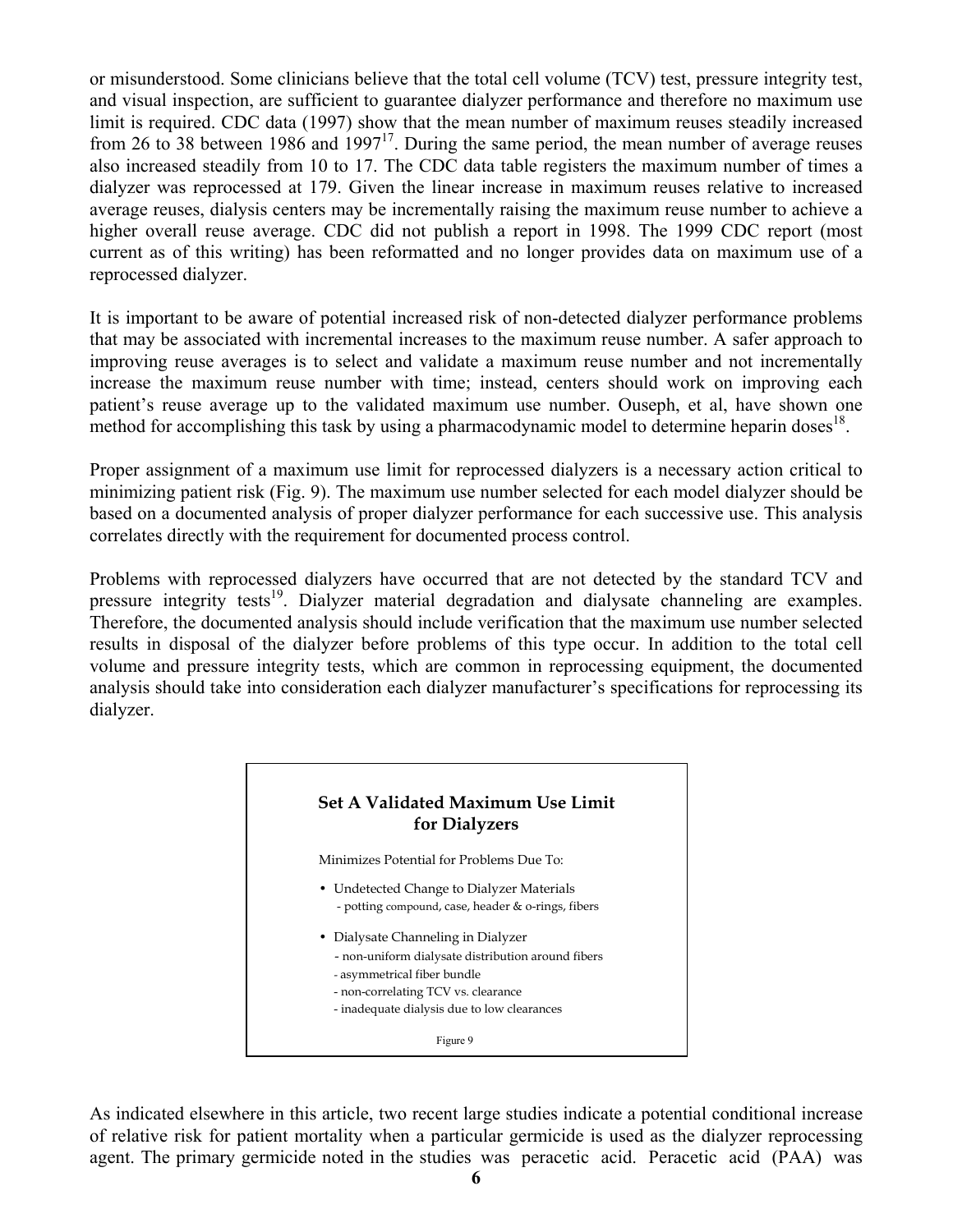compared with formaldehyde and non-reuse. It would have been interesting if the study publications included data showing maximum reuse number averages associated with PAA versus formaldehyde reprocessing.

Dialysis clinicians have reported a significant increase in reprocessing averages, for dialyzers reprocessed with PAA, when compared with dialyzers reprocessed with formaldehyde<sup>20,21</sup>. PAA germicides contain hydrogen peroxide and are actually peroxyacetic acid compounds. Peroxide in the germicide works to denature residual blood in the dialyzer and serves as a cleaning agent during the equipment reprocessing cycle (and also during the dialyzer storage period). In addition, the denaturing action of the peroxide tends to whiten any residual blood in the dialyzer, which improves the dialyzer appearance. Even when bleach or peroxide is used as a cleaning agent for reprocessed dialyzers stored in formaldehyde, the formaldehyde dialyzer does not have the significant added storage exposure to the cleaning/whitening agent. This difference may result in an overall higher likelihood of formaldehyde dialyzers being failed for insufficient TCV or appearance when compared with PAA. This could limit the maximum use average for formaldehyde dialyzers, as these failure modes are easily identified and detected.

Peracetic acid reprocessed dialyzers overall are more likely to provide extended multiple use.<sup>20,21</sup> However, this extended multiple use may increase the probability of undetected reprocessed dialyzer performance failures. Dialyzer material degradation can occur gradually and may be overlooked. Risk for dialysate channeling may increase as the repeated physical forces of the reprocessing procedure work to change the symmetry or uniformity of the dialyzer fiber bundle pack. These types of problems, which are difficult to detect and are more likely with extended dialyzer use, may be the cause of, or contribute to, the increased mortality risk reported with PAA reprocessed dialyzers.

In 1997 a National Kidney Foundation (NKF) task force released a comprehensive report on dialyzer reuse<sup>22</sup>. One element of this report pointed out that performance changes can occur in different dialyzer types relative to the type of cleaner or germicide used and other multiple use factors. Figure 10 shows the various component parts of a dialyzer that can be altered by reprocessing, causing the changes in performance cited by the NKF task force.



 **7**  Placing a dialyzer in a test cycle (no patient), which reprocesses it using only water, will eventually result in a breakdown of the dialyzer materials. This fact, independent of germicide type, establishes the need for setting a validated maximum use number, which minimizes the risk of all reported reprocessed dialyzer performance problems.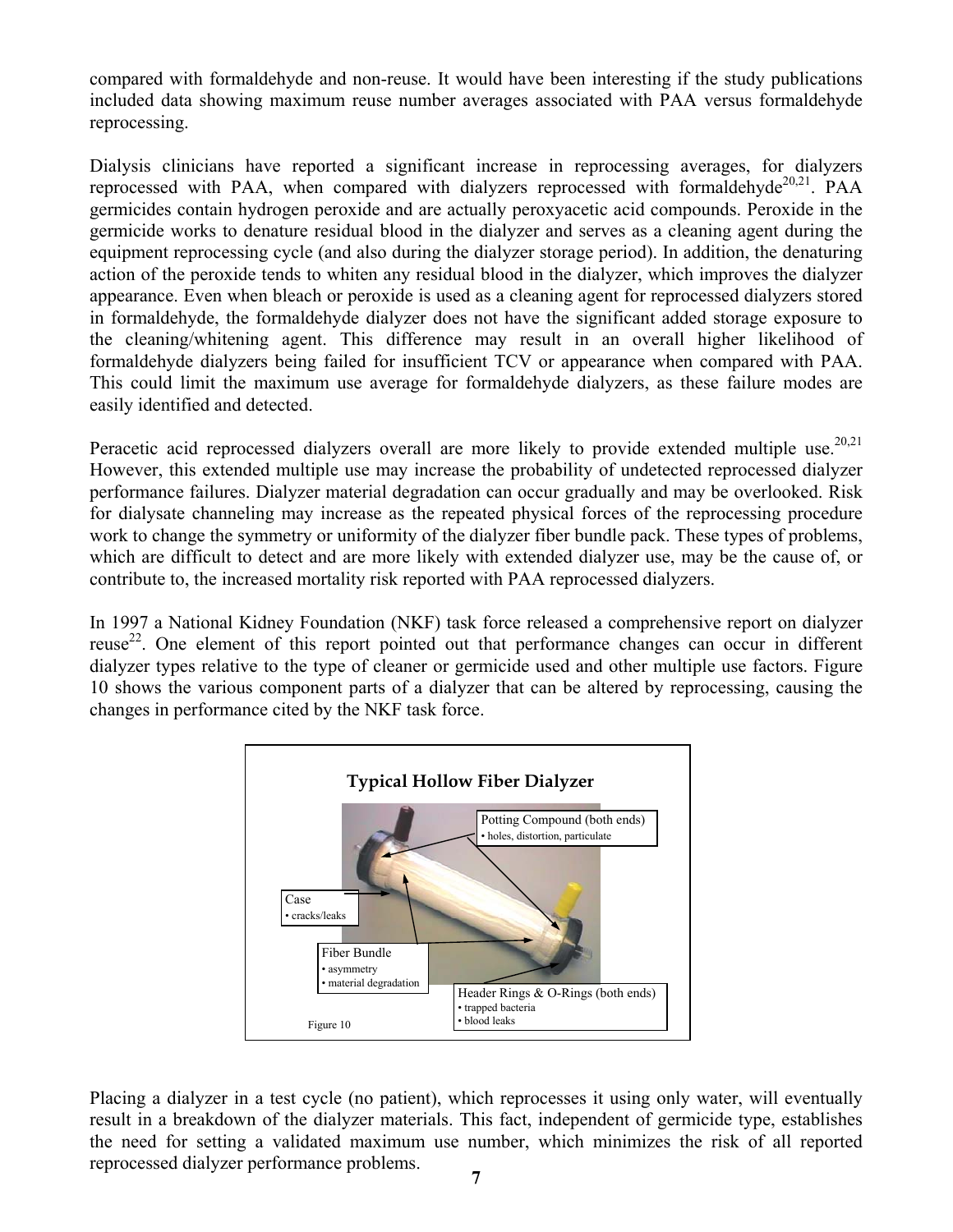**Step five** in the quality assurance process is to qualify and select an appropriate test lab for dialysis fluids, e.g. water, concentrate and dialysate (Fig. 11). Many high-risk problems can be prevented or more easily identified if the laboratory in use provides accurate bacteria reports.



In 1988, Jo-Ann Maltais (PhD-microbiology) wrote a detailed guide for choosing a laboratory for dialysis fluids<sup>23</sup>. If the membrane filter technique is used for culturing samples, Doctor Maltais recommends incubation of the samples (especially bicarbonate samples) for 72 hours, "as the organisms often take longer to grow using this technique." It should be noted that this recommendation differs from the 48-hour incubation time listed in the AAMI RD62 draft document<sup>24</sup> for dialysis water treatment.

Doctor Maltais granted permission to include the guide in an earlier article this author wrote entitled, "Preventing Specific High Risk Problems Typically Associated with Dialyzer Reprocessing"15. The laboratory guide is an addendum to that article. The article is available from the RPC website and can be downloaded free-of-charge. Failure to follow appropriate lab procedures may result in inadequate or inaccurate bacterial test information for making clinical quality assurance decisions.

**Step six** involves compliance with FDA "user facility" reporting requirements. The FDA Modernization Act of 1997 modified the Safe Medical Devices Act of  $1990^{25}$  requirements. FDA newsletters describing the progression of facility user reporting requirements can be viewed on the FDA website at: www.fda.gov/cdrh/fusenews.html. Make sure a written procedure exists for reporting incidents of illness, serious injury, or death that can be attributed to a medical device (Fig. 12).

The FDA's definition of a medical device includes (but is not limited to) dialysis water systems, dialysis machines, dialyzer reprocessing equipment, cleaners, and germicides used in the reprocessing procedure, and port caps used for reprocessed dialyzers.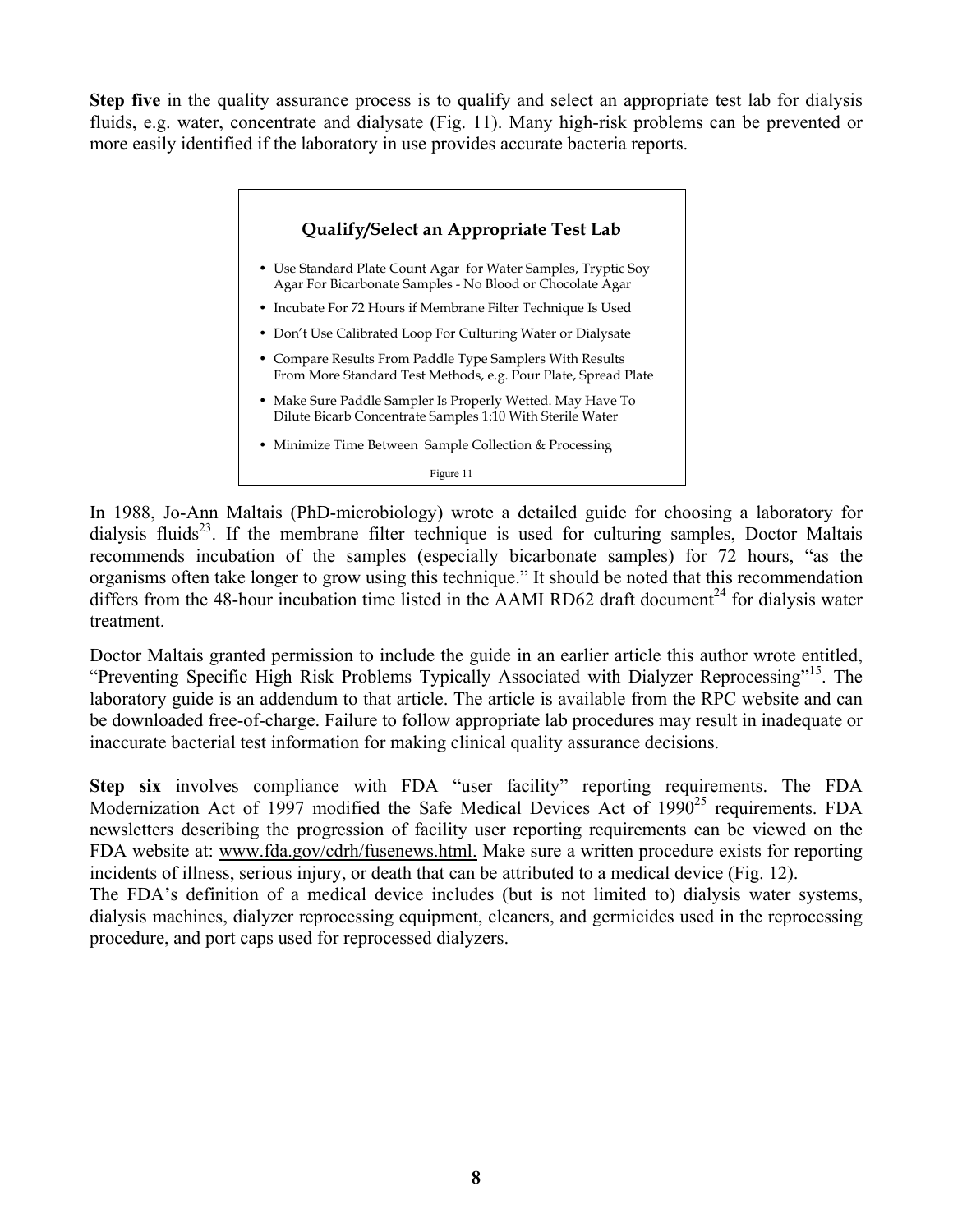## **Report Illness , Serious Injury, or Death Attributable to Medical Device**

- Safe Medical Devices Act of 1990 Requirement
- Report No Later Than 10 Working Days After You Become Aware of the Incident
- Reports of Death to FDA and to Manufacturer if Known
- Reports of Serious Injuries or Illness to Manufacturer or FDA if Manufacturer is Not Known
- User Facilities Submit Semi-annual Summary Report to FDA

Figure 12

In conclusion, a dialyzer-reprocessing program must be designed to maximize patient and staff safety. This cannot be accomplished without an emphasis on minimizing patient and staff risks. Implementation of the six steps listed in this article will minimize these risks.

#### References

1. Tokars JI, Miller ER, Alter MJ, Arduino MJ: National surveillance of dialysis-associated diseases in the United States, 1999, pp4. Centers for Disease Control and Prevention (**[www.cdc.gov\)](http://www.cdc.gov)/)**, Public Health Service, U. S. Department of Health and Human Services, Atlanta, GA, 2001.

2. Schoenfield PY: The technology of dialyzer reuse. Semin Nephrology 17(4): 321-330, 1997.

3. Peterson J, Maidment H, et al.: The dialysis prescription: reuse. American Journal of Nephrology 16: 52-59, 1996.

4. Collins AJ: Outcome of dialyzer reuse at the regional kidney disease program. RKDP - October 12, 1992, Minneapolis, MN, Regional Kidney Disease Program, 1992

5. Held PJ, Wolfe RA, Gaylin DS, Port FK, Levin NW, Turenne MN: Analysis of the association of dialyzer reuse practices and patient outcomes. Am J Kidney Dis 23: 692-708, 1994

6. Port FK, Wolfe RA, Hulber-Shearon TE, Daugirdas JT, Agodoa LYC, Jones, C, Orzol SM, Held PJ: Mortality risk by hemodialyzer reuse practice and dialyzer membrane characteristics: results from the USRDS dialysis morbidity and mortality study. Am J Kidney Dis 37(2): 276-286, 2001

7. Association for the Advancement of Medical Instrumentation: Reuse of Hemodialyzers (ANSI/AAMI RD47–1993). Arlington, VA, Association for the Advancement of Medical Instrumentation, 1993.

8. Health Care Financing Administration: State Operations Manual-Provider Certification (HCFA Pub 7, Rev. 286, 01-98), Retrieval Title: R286.SOM. Health Care Financing Administration, Baltimore, MD 1998.

9. Reprocessing Products Corporation (RPC): **[www.rpc-rabrenco.com](http://www.rpc-rabrenco.com/)**. Reprocessing Products Corp (RPC), Tucson, AZ and Minneapolis, MN.

10. Vlchek DL, Burrows-Hudson S, Pressly NA: Quality assurance guidelines for hemodialysis